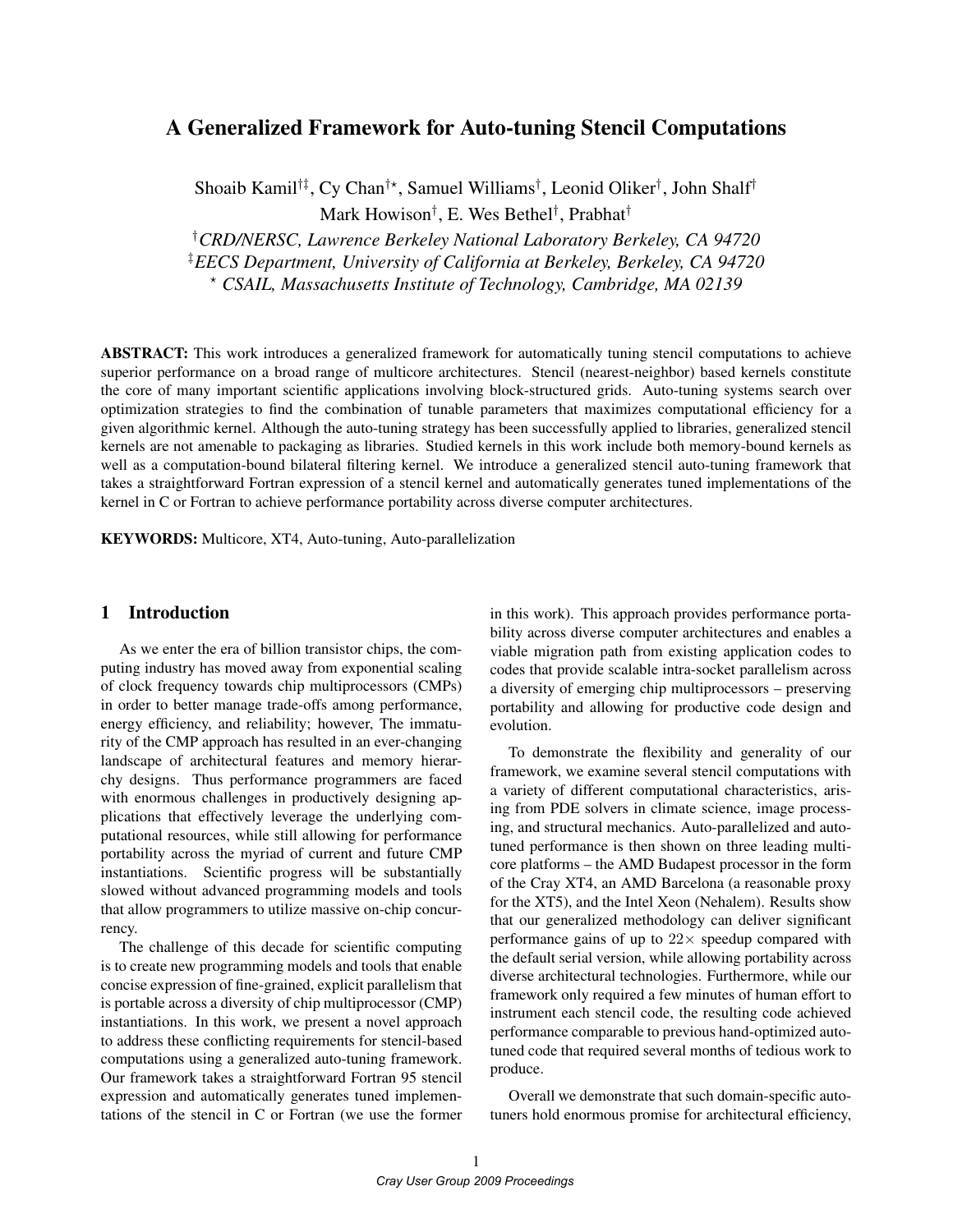programmer productivity, performance portability, and algorithmic adaptability on existing and emerging multicore systems.

### 2 Stencil Computations

This study presents an autotuning framework for stencil computations on regular grids, which often arise from iterative finite-difference techniques sweeping over a spatial grid. At each point, a nearest-neighbor computation (a *stencil*) is performed: the point is updated with weighted contributions from a subset of points nearby in both time and space. Applications which use stencil computations include PDE solvers and adaptive mesh refinement [1].

The grid data structures are typically much larger than the data caches of current-generation microprocessors, and, along with the fact that many stencil computations use a relatively small number of neighbors at each point, such computations often produce large amounts of memory traffic and relatively little computation. As a result, performance is often bound by memory traffic. Previous work has investigated tiling optimizations [2, 10, 13, 14] which attempt to reorganize stencil calculations to exploit locality and reduce capacity misses; such optimizations are effective when the problem size is larger than the cache's ability to exploit temporal locality. Multicore stencil optimizations using hand-written kernel-specific tuners has shown the potential for tuning stencil calculations on modern microprocessors [3].

Although these recent studies have successfully shown auto-tuning's ability to achieve performance portability across the breadth of existing multicore processors, they have been constrained to a single stencil instantiation, thus failing to provide broad applicability to general stencil kernels due to the immense effort required to hand-write autotuners. In this work, we rectify this limitation by evolving the auto-tuning methodology into a generalized code generation framework, allowing significant flexibility compared to previous approaches that use prepackaged sets of limited functionality library routines. Our approach complements existing compiler technology. The framework leverages domain-specific knowledge of the application to enable both code and memory layout transformations that would otherwise be difficult to implement in a compiler. Compilers have a difficult time analyzing code to prove that code transformations are safe, and even more difficulty transforming data layout in memory. The framework sidesteps the complex task of analysis and presents a very simple, uniform, and familiar interface for expressing stencil kernels as a conventional Fortran expression.

#### 2.1 Benchmark Kernels

To show the broad utility of our framework, we select three conceptually easy-to-understand, yet deceptively difficult to optimize stencil kernels arising from the application of the finite difference method to the Laplacian ( $u_{next} \leftarrow \nabla^2 u$ ), Divergence ( $u \leftarrow \nabla \cdot \mathbf{F}$ ), Gradient ( $\mathbf{F} \leftarrow \nabla u$ ), In addition, we include a bilateral filtering algorithm with a stencil structure that is similar to other stencils where weights must be computed perneighbor. The first three operators are implemented using the nearest-neighbor central-difference method on a 3D rectahedral block-structured grid using Jacobi's method (out-of-place), and benchmarked on a  $256 \times 256 \times 256$  grid. The bilateral filtering operator has a variable radius operator that ranges from 1–11 grid points and is benchmarked on a  $256 \times 256 \times 192$  grid, representing 192 slices of 2D imaging data. Note that although the code generator has no restrictions on data structure, for brevity, we only explore the use of the structure of arrays form for vector fields. Except for the bilateral filter, the kernels studied here have such low arithmetic intensity that they are expected to be memory-bandwidth bound, and thus deliver performance approximately equal to the product of their arithmetic intensity (AI) with the system stream bandwidth. The bilateral filter kernel exhibits AI that increases as stencil's radius increases.

*Laplacian:* The Laplacian stencil  $(u_{next} \leftarrow \nabla^2 u)$  reads 7 values from one scalar array, performs an 8-flop linear combination, and writes the result to another scalar array. With sufficient cache capacity, each subsequent stencil requires only a single element to be read from DRAM, due to reuse. Each stencil also requires a single write; if there is insufficient cache capacity, the kernel can benefit from cache blocking to eliminate capacity misses. A properly blocked kernel will incur 24 bytes of memory traffic, while capacity misses can increase the traffic to 40 bytes. Therefore, tuning block sizes can increase Laplacian performance by 66%.

*Divergence:* The Divergence stencil  $(u \leftarrow \nabla \cdot \mathbf{F})$ , is dramatically different as it must read only two elements from each of three different components of the vector field, perform an 8-flop linear combination, and write the result to a scalar grid. There is little reuse of data. Moreover, only accesses to the z-component will be challenged by capacity misses. As such, we expect the 48 read bytes requested from the cache to be easily reduced to 32 bytes, and with the appropriate cache blocking, as few as 24. As with the Laplacian, 16 bytes of traffic will be generated per stencil to update the destination array. Thus we expect auto-tuning to provide a 20% boost on machines with caches too small to fit the entire problem.

*Gradient:* In many ways, the Gradient stencil ( $\mathbf{F} \leftarrow$  $\nabla u$ ) is the opposite of the Divergence stencil. It reads 6 values from a scalar array, and performs three 2-flop stencils, writing those results to the three components of the output vector grid. Thus, naively one expects 24 bytes of read memory traffic (capacity misses), and another 48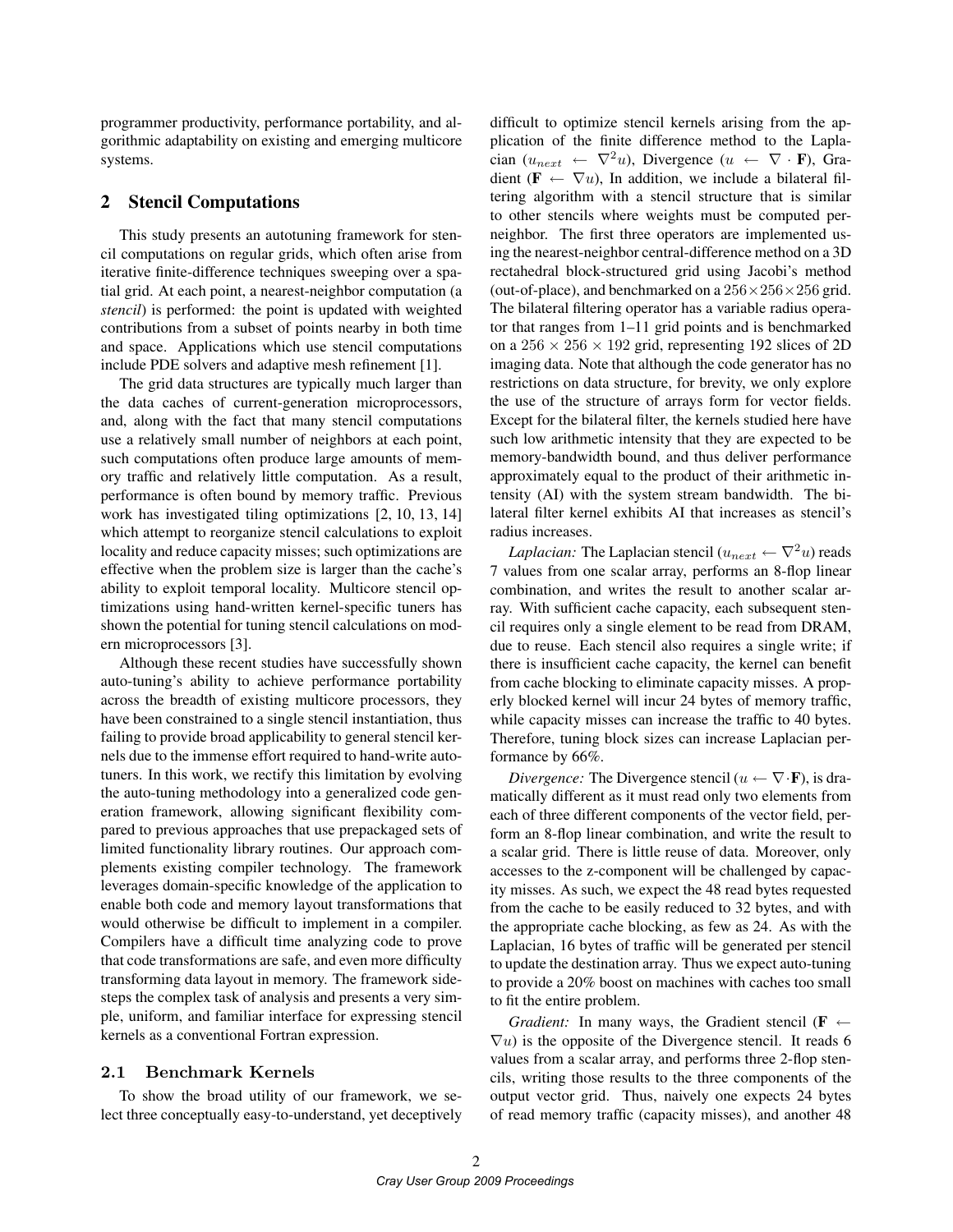| <b>System</b>             | Cray XT4            | <b>Sun x2200</b>            | <b>Xeon X5550</b>           |
|---------------------------|---------------------|-----------------------------|-----------------------------|
| <b>Chip Architecture</b>  | <b>AMD Budapest</b> | <b>AMD Barcelona</b>        | <b>Intel Nehalem</b>        |
| Type                      | superscalar         | superscalar                 | superscalar                 |
|                           | out-of-order        | out-of-order                | out-of-order                |
| Clock (GHz)               | 2.3                 | 2.3                         | 2.66                        |
| DP GFlop/s per Core       | 9.2                 | 9.2                         | 10.66                       |
| Sockets per SMP node      |                     | $\mathcal{D}_{\mathcal{L}}$ | $\mathcal{D}_{\mathcal{L}}$ |
| Cores per Socket          |                     | 4                           | 4                           |
| Threads per Socket        | 4                   | 4                           | 8                           |
| <b>DRAM</b> Capacity      | 8GB                 | 16GB                        | 12GB                        |
| DRAM Pin Bandwidth (GB/s) | 12.8                | 21.33                       | 51.2                        |
| $DP$ GFlop/s              | 36.8                | 73.6                        | 85.33                       |
| DP Flop:Byte Ratio        | 2.88                | 3.45                        | 1.66                        |
| Compiler                  | $\csc 4.3.2$        | $\gcd$ 4.2.1                | $\csc 4.3.2$                |

**Table 1.** Architectural summary of evaluated platforms.

bytes of write traffic — an arithmetic intensity of 0.083. Cache blocking should asymptotically reduce the read traffic down to 8 bytes, but will do nothing for for the traffic resulting from writes. As such, auto-tuning can only improve the arithmetic intensity to 0.107.

*Bilateral Filtering:* Bilateral filtering, as defined by Tomasi [16], aims to perform anisotropic image smoothing using a low-cost, non-iterative formulation. The idea is to smooth images by computing the influence of nearby points in a way that removes noise "within regions," and that does not have the undesirable property of smoothing edge features. This formulation uses a straightforward, tunable estimate for region boundaries: a Gaussianweighted difference in signal, or photometric space. The idea is that where a sharp edge exists, there will be a large difference in signal. That estimate is combined with a traditional Gaussian-weighted distance function to lessen the contribution from pixels distant in both geometric and signal space. In the bilateral filtering kernel, the output at each image pixel  $d(i)$  is the weighted average of the influence of nearby image pixels  $\overline{i}$  from the source image s at location i. The "influence" is computed as the product of a geometric spatial component  $q(i,\overline{i})$  and signal difference  $c(i,\overline{i})$ . While it is possible to precompute the portions of  $k(i)$  contributed by  $q(i, \overline{i})$ , which depend only on the 3D Gaussian probability distribution function, the set of contributions from  $c(i, \overline{i})$  are not known *a priori* as they depend upon the actual set of photometric differences observed across the neighborhood of  $c(i, \overline{i})$  and will vary depending upon the source image contents and target location i. Arithmetic intensity varies based on filter size; for larger filters, the code becomes more and more computationallybound. Note that because this filter is in 3D because it operates on a series of image, each representing data from a different layer (as is often found in MRI scans). The filter stencil operates across layers, allowing for better diagnostic imaging in medical applications.

### 3 Experimental Platforms

To evaluate our stencil auto-tuning framework, we examine a range of leading multicore designs: Cray XT4/AMD Budapest, a Sun X2200 M2/AMD Barcelona, and a Supermicro Xeon X5550 (Nehalem). A summary of key architectural features of the evaluated systems appears in Table 1.

Cray XT4 The core building block of the Cray XT4 system is the single-socket AMD Opteron (Budapest) multicore SMP. Each Opteron core on the XT4 runs at 2.3 GHz and contains a 64KB L1 cache and a 512KB L2 victim cache. In addition, each chip instantiates a 2MB L3 quasi-victim cache shared among all four cores. All core prefetched data is placed in the L1 cache of the requesting core, whereas all DRAM prefetched data is placed into a dedicated buffer. The Opteron includes two DDR2-800 memory controllers delivering up to 12.8 GB/s of DRAM bandwidth.

Sun X2200 M2 The Opteron 2356 (Barcelona) is AMD's flagship quad-core processor offering. Unlike Budapest, one can build multi-socket SMPs from Barcelona. Aside from the multisocket support (an additional Hyper-Transport link providing cache coherency and NUMA access to a second socket's DRAM) the Opteron cores are identical to those in the XT4. Each Barcelona socket in this X2200 machine is connected to its own bank of DDR2- 667 DIMMs. The lower DIMM speed only delivers up to 10.66GB/s per socket, or an aggregate 21.33GB/s for the dual-socket system. Our dual-socket X2200 machine functions as a proxy for the XT5 system.

Intel Nehalem: The recently released Nehalem is the successor to the Intel "Core" architecture and represents a dramatic departure from Intel's previous multiprocessor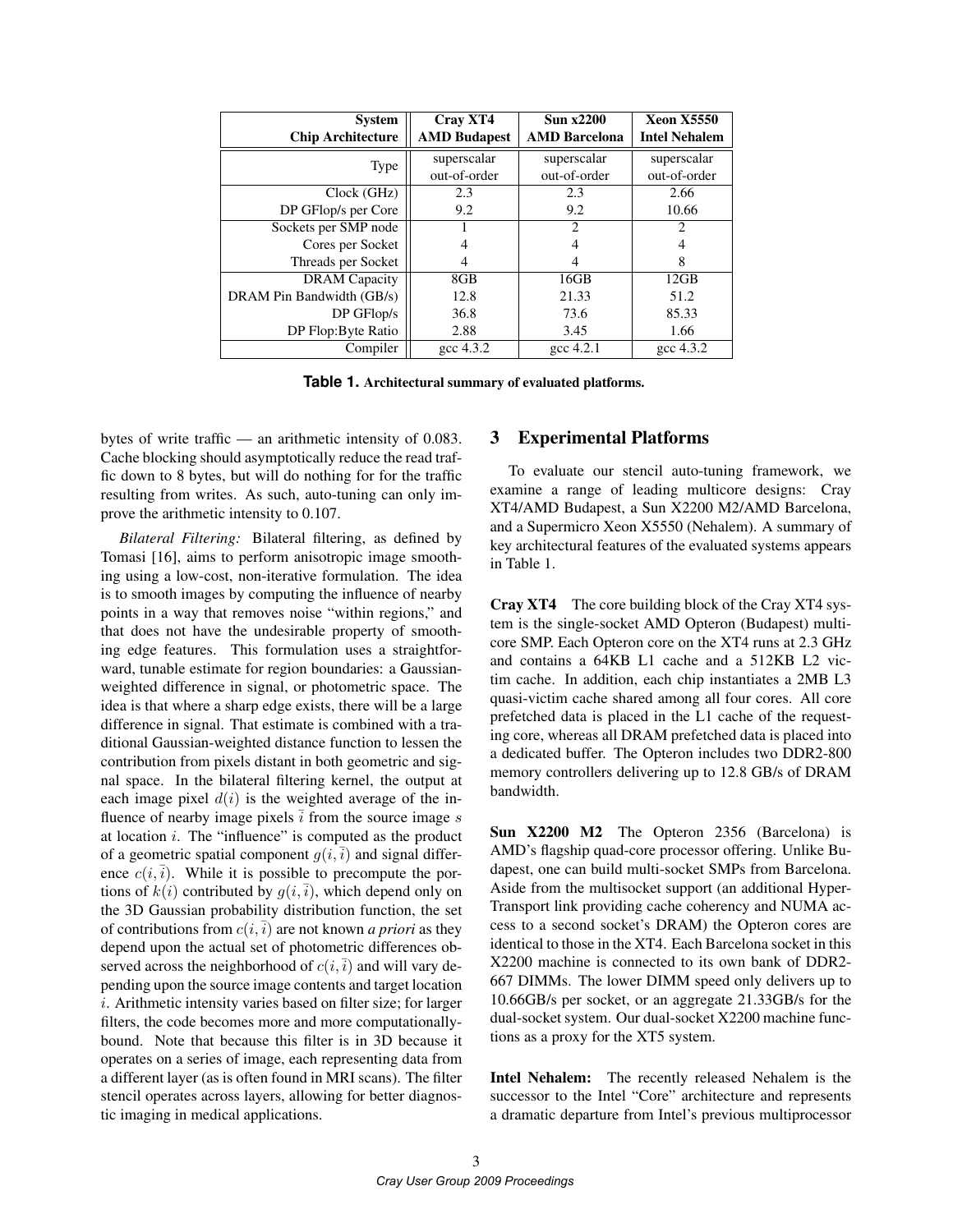designs. Whereas the Clovertown and prior architectures used a shared frontside bus (FSB) to connect all processors to a common northbridge chip which in turn provided access to memory or other peripherals, the Nehalem adopts a modern multisocket architecture similar to the Opteron: memory controllers have been integrated on-chip, requiring an inter-chip network. The resultant QuickPath Interconnect (QPI) is similar to HyperTransport in that it must handle access to remote memory controllers, coherency, and access to I/O.

Two other architectural innovations were incorporated into Nehalem: two-way simultaneous multithreading (SMT), and TurboMode, which allows a single core to operate faster than the set clock rate under certain workloads. On our machine, TurboMode is disable due to its inconsistent timing behavior. The system in this study is a dual socket 2.66 GHz Xeon X5550 (Gainestown) with two thread contexts per core and four cores per socket; a total of 16 hardware thread contexts in this dual-socket machine. Each socket integrates three DDR3 memory controllers operating at 1066MHz providing up to 25.6GB/s of DRAM bandwidth to each socket.

## 4 Transformation Framework Overview

Stencil applications use a wide variety of data structures in their implementations, representing grids of multiple dimensionalities and topologies. Furthermore, the details of the underlying stencil applications call for a myriad of numerical kernel operations. Thus, building a static autotuning library in the spirit of ATLAS [19] or OSKI [18] (dense and sparse matrix algebra) to implement the many different stencil kernels is infeasible; as it would require a unique auto-tuner for each stencil instantiation. Although previous work [3, 9] has shown the effectiveness of auto-tuning for stencil operations, the tuning systems themselves were rather primitive, consisting of simple Perl scripts that generate optimized versions for a single kernel. Additionally, the scripts are unable to test all combinations of possible optimizations due to their lack of semantic stencil knowledge.

This work presents a proof-of-concept of a generalized auto-tuning approach, which uses a domain-specific transformation and code-generation framework combined with a fully-automated search to replace stencil kernels with their optimized versions. The interaction with the application program begins with simple annotation of the loops targeted for optimization. The search system then extracts each designated loop and builds a test harness for that particular kernel instantiation. Next, the search system uses the transformation and generation framework to apply our suite of auto-tuning optimizations, running the test harness for each candidate implementation to determine its optimal performance. After the search is complete, the optimized implementation is built into an application-specific library that is called in place of the original.

## 4.1 Parsing

The front-end to the tranformation engine parses a description of the stencil in a domain-specific language. For simplicity, we use a subset of Fortran 95, since many stencil applications are already written in some flavor of Fortran. Due to the modularity of the transformation engine, a variety of front-end implementations are possible. The result of parsing in our preliminary implementation is an *Abstract Syntax Tree* (AST) representation of the stencil, on which subsequent transformations are performed.

Currently, several restrictions exist in the domain of parsable and auto-tunable kernels handled by our framework. In particular, the system requires Jacobi kernels (no overwriting in-place) with perfectly-nested loops in a rectangular domain. In addition, array indexing is fairly simple: only additive (or subtractive) offsets are currently allowed. As the auto-tuning framework matures, we plan on relaxing these restrictions. However, many important existing stencil computations require little or no modification to meet our current requirements.

## 4.2 Transformation and Code Generation **Overview**

The largest component of the auto-tuning framework is the transformation engine and the backend code generation engine. The transformation engine operates on the AST, transforming the abstract structure of the program while preserving the original intent of the programmer. Serial backend targets generate portable C and Fortran code, while parallel targets include pthreads C code designed to run on a variety of cache-based multicore processor SMPs.

Once the intermediate form is created from the frontend description, it is manipulated by the transformation engine across our spectrum of auto-tuned optimizations. The intermediate form and transformations are expressed in portable Lisp code using the portable and lightweight ECL compiler [4], making it simple to interface with the parsing front-ends (written in Flex and YACC) and preserving portability across a wide variety of architectures.

Because optimizations are expressed as transformations on the AST, it is possible to combine them in ways that would otherwise be difficult using simple string substitution. For example, it is straightforward to apply register blocking either before or after cache-blocking the loop, allowing for a comprehensive exploration of optimization configurations.

In the rest of this section, we discuss serial transformations and code generation; auto-parallelization and parallel-specific transformations and generators are explored in Section 5.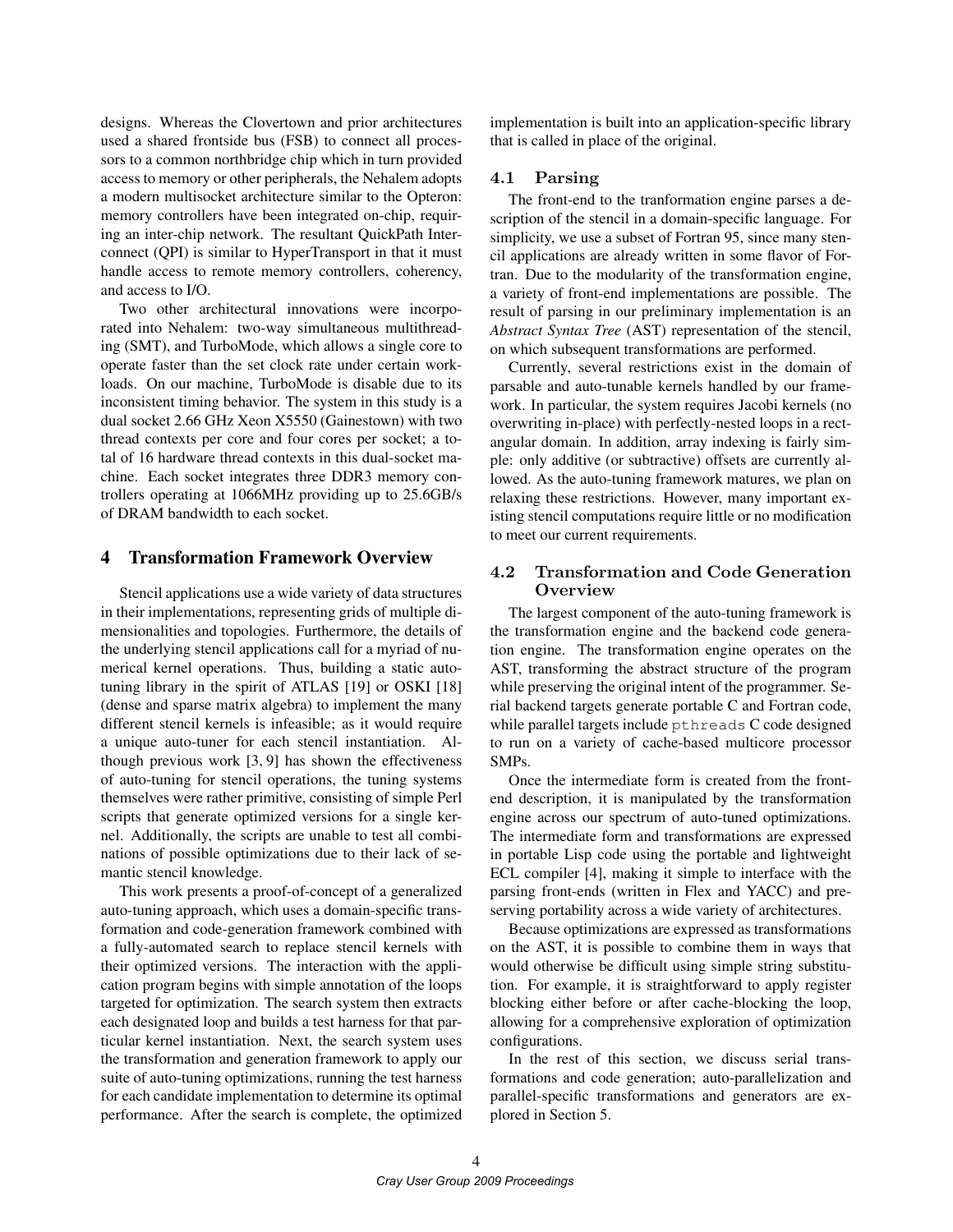|                         | Optimization             |           |                                                                         |
|-------------------------|--------------------------|-----------|-------------------------------------------------------------------------|
| Category                | Parameter                | Name      | Parameter Tuning Range                                                  |
| Data Allocation         | <b>NUMA</b> Aware        |           |                                                                         |
|                         |                          | CX        | NX                                                                      |
|                         | Core Block Size          | CY        | ${8NY}$                                                                 |
| Domain<br>Decomposition |                          | CZ        | ${128NZ}$                                                               |
|                         |                          | <b>TX</b> | CX                                                                      |
|                         | <b>Thread Block Size</b> | TY        | CY                                                                      |
|                         |                          | TZ        | CZ.                                                                     |
|                         | Chunk Size               |           | $\{1\frac{NX\times NY\times NZ}{CX\times CY\times CZ\times NThreads}\}$ |
|                         | Array Indexing           |           |                                                                         |
| Low<br>Level            |                          | RX        | ${18}$                                                                  |
|                         | Register Block Size      | RY        |                                                                         |
|                         |                          | RZ        |                                                                         |

**Table 2.** Attempted optimizations and the associated parameter spaces explored by the auto-tuner for a  $256<sup>3</sup>$  stencil problem  $(NX, NY, NZ = 256)$ . All numbers are in terms of doubles.

## 4.3 General Optimization Transformations

Several common optimizations have been implemented in the framework as AST transformations, including loop unrolling/register blocking (to improve innermost loop efficiency), cache blocking (to expose temporal locality and increase cache reuse), and arithmetic simplification/constant propagation. These optimizations are implemented to take advantage of the specific domain of interest: Jacobi-like stencil kernels of arbitrary dimensionality. Future transformations will include those shown in previous work [3]. In particular, we will strive for better utilization of SIMD instructions and common subexpression elimination (to improve arithmetic efficiency), use of cache bypass (to eliminate unnecessary cache fills), and use of explicit software prefetching (to reduce wasted cache bandwidth). Additionally, future work will support aggressive memory and code structure transformations.

Although the current set of optimizations may overlap existing compiler optimizations, future speedup approaches such as memory structure transformations will be beyond the scope of compilers — since they are specific to stencil-based computations. Additionally, the fact that our framework's transformations yield code that outperforms compiler-only optimized versions highlights that compiler algorithms cannot always prove that these (safe) optimizations are allowed; the domain-specific knowledge embodied in the auto-tuner can apply these optimizations without needing to understand general (non-stencil) code.

## 5 Parallelization and Auto-Tuning

Given the stencil transformation framework, we now present parallelization code generation and our auto-tuning methodology. The shared-memory parallel code generators leverage the serial code generation routines to produce the version run by each individual thread. Because the mechanisms for parallelization are specific to each architecture, both the strategy engines and the code generators must be tailored to the desired targets. For the cache-based architectures, we chose pthreads for lightweight parallelization.

Note that for serial programs, a separate code generation phase logically follows immediately after loop transformations have been applied to the AST. For parallel programs, these conceptually disparate steps become an integrated process. Since the parallelization strategy influences code structure, the AST must be modified to reflect the chosen strategy. Additionally, since the valid parameter space of many serial optimizations depends on platformspecific parallelization parameters, it is necessary to search both spaces of optimizations simultaneously rather than sequentially.

### 5.1 Auto-Tuning Strategy Engines

The auto-tuning framework examines the set of valid independent transformations and measures the performance of each potential optimization combination within a defined platform-specific search space. The explored parameter space is enumerated by platform specific *strategy engines*, which are designed to examine the region of the full auto-tuning search space that best utilizes the underlying architecture's cache capacity. For example, cache blocking in the unit stride dimension might be practical on some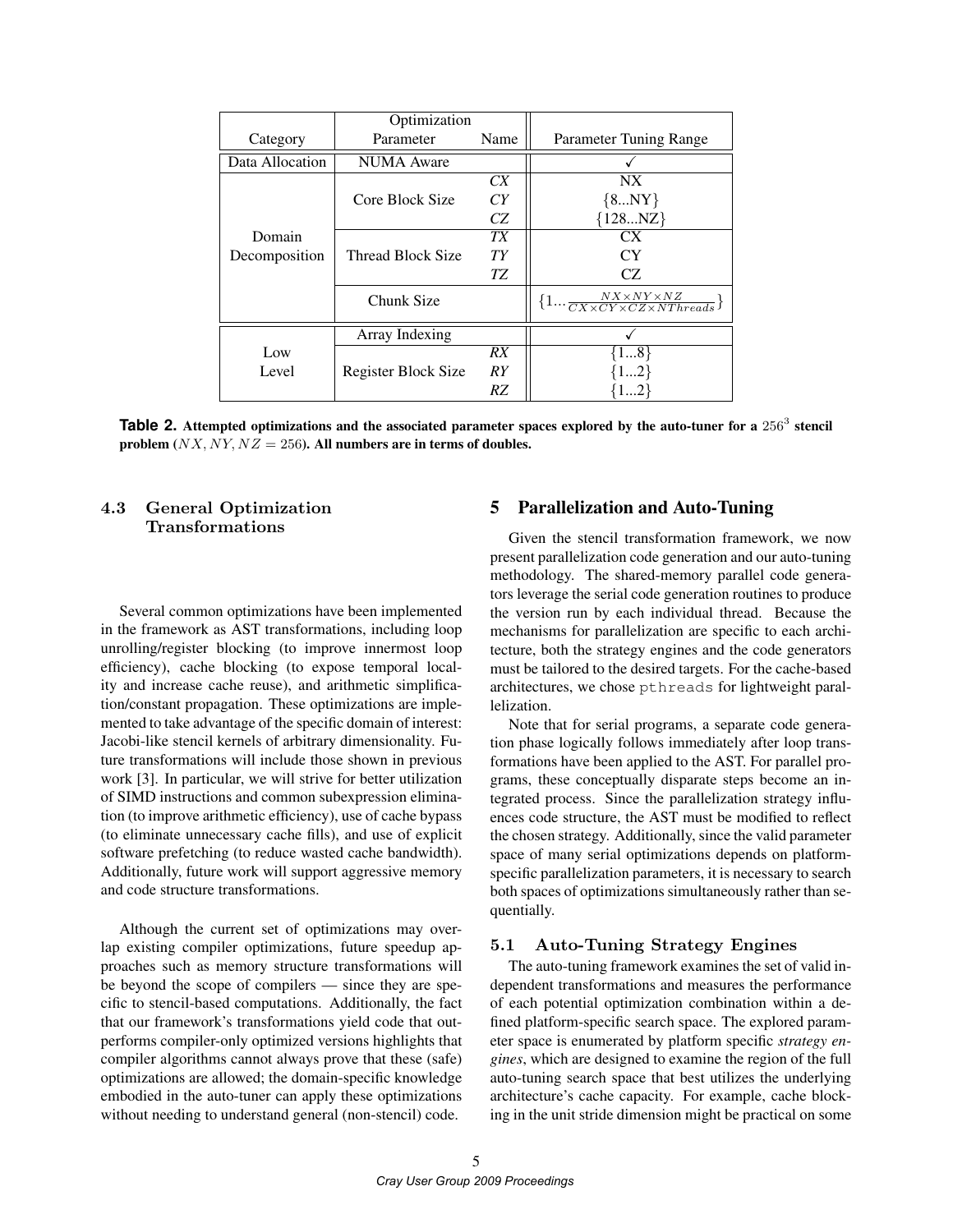

**Figure 1.** Four-level problem decomposition: In (a), a *node block* (the full grid) is broken into smaller *chunks*. All the *core blocks* in a chunk are processed by the same subset of threads. One core block from the chunk in (a) is magnified in (b). A properly sized core block can avoid capacity misses in the last level cache. A single *thread block* from the core block is magnified in (c). A thread block should exploit common resources among threads. Finally, the magnified thread block in (c) is decomposed into *register blocks*, which exploit data level parallelism.

architectures, but on AMD's Opteron or Intel's Nehalem, the reliance on hardware prefetchers makes such a transformation detrimental [2]. Table 2 shows the attempted optimizations and associated parameter search space explored by our auto-tuner for each of the platform targets. Future work will include more intelligent search mechanisms such as hill-climbing or machine learning techniques [6].

## 5.2 Multicore Parallelization for Cache-Based Systems

Following the effective blocking strategy presented in previous studies [3], we decompose the problem space into *core blocks*. The size of these core blocks is then tuned to avoid capacity misses in the last level cache. Each core block is further divided into *thread blocks* such that threads that share a common cache can cooperate on a core block. Though our code generator is capable of utilizing variable thread blocks, we set the size of the thread blocks equal to the size of the core blocks to help reduce the size of the auto-tuning search space. The threads of a thread block are then assigned *chunks* of contiguous core blocks in a round robin fashion until the entire problem space has been accounted for. Finally each thread's stencil loop is *register blocked* to best utilize registers and functional units. The auto-tuner tunes core block size, thread block size, chunk size, and register block size. Further, NUMA-aware memory allocation is implemented by pinning threads to the hardware and taking advantage of first-touch page mapping policy during data initialization. A visualization of the stencil domain decomposition reproduced from [3] is shown in Figure 1 .

## 6 Performance Evaluation

In this section, we examine the performance quality of our auto-parallelizing and auto-tuning framework across the four evaluated architectural platforms. We begin by examining the impact of our framework on each of the three differential operator kernels in Figures 2–5, showing performance of: the original serial kernel (gray), autoparallelization (blue), auto-parallelization with NUMAaware initialization (purple), and auto-tuning (red). Overall, results are ordered such that threads first exploit multithreading within a core (e.g. Nehalem), then multiple cores on a socket, and finally multiple sockets (e.g. Barcelona and Nehalem).

We next quantify the impact of our auto-parallelization by comparing results with straightforward OpenMP instrumentation of the baseline stencil kernels (shown as yellow diamonds in Figures 2–4). Finally, Figure 6 presents a cross-architectural comparison in terms of raw performance.

#### 6.1 Laplacian Performance

Laplacian kernel performance results are shown in Figure 2. Auto-parallelization (blue) has differing impact depending on the underlying hardware's characteristics. Although the AMD Budapest (XT4) sees modest benefits from auto-parallelization, the AMD Barcelona sees little benefit, likely due to the fact that a single core can nearly saturate an entire socket's available bandwidth — it has the same computational capability per socket as the XT4, but 17% less bandwidth. On dual-socket SMPs such as the Nehalem and the Sun X2200 (and by extension the Cray XT5), NUMA optimization (purple) is essential for effectively utilizing both sockets, achieving roughly a doubling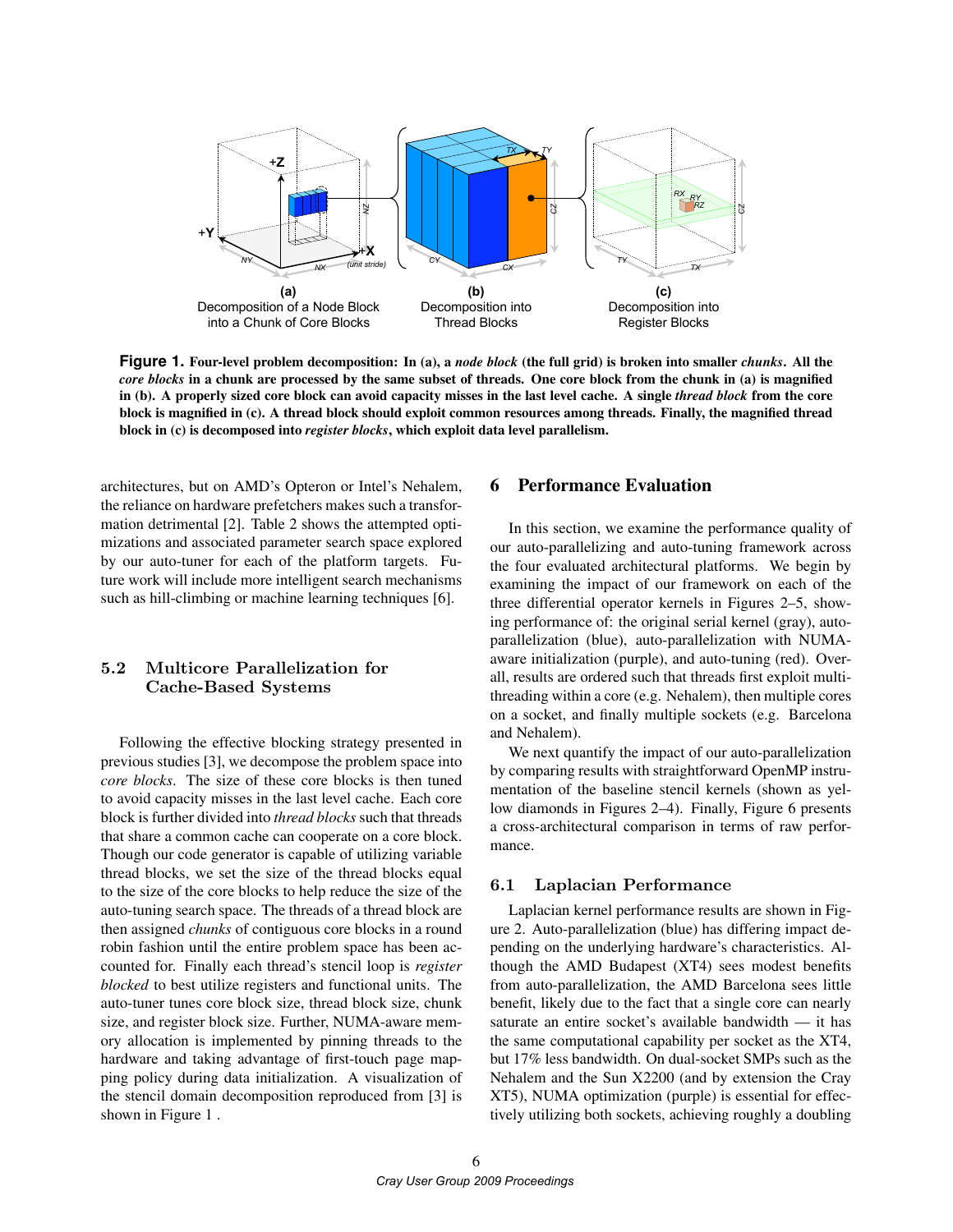

Figure 2. Laplacian performance as a function of auto-parallelization and auto-tuning. For comparison, the yellow I igure 2. Lapiacian performance as a function of auto-paramenzation and auto-tuning. For comparison, the yenow<br>diamond shows performance achieved using the original stencil kernel with OpenMP pragmas and NUMA-aware initia ization. 10



**Figure 3.** Divergence performance as a function of auto-parallelization and auto-tuning. For comparison, the yellow diamond shows performance achieved using the original stencil kernel with OpenMP pragmas and NUMA-aware initialization.

in performance. For the XT4, NUMA optimization yields no benefit, since there is a single socket.

Examining the impact of auto-tuning (red) on the Laplacian kernel shows little improvement on the serial version, as a single core may have full use of the socket's cache and DRAM bandwidth resources. However, after auto-parallelization, auto-tuning becomes a critical component that can substantially reduce capacity misses and thereby dramatically improve arithmetic intensity. Thus, the XT4 and Barcelona systems delivered  $1.3\times$  and  $1.7\times$ improvement respectively at the highest concurrency. The Nehalem machine also demonstrates a  $1.7\times$  performance improvement.

Overall for the Laplacian computation, autoparallelization coupled with auto-tuning improves performance by  $2.4\times$  for the XT4,  $3.8\times$  for Barcelona, and  $22 \times$  for Nehalem.

## 6.2 Divergence Performance

Figure 3 presents Divergence kernel performance. Results show auto-parallelization and NUMA optimization benefits similar to the Laplacian results.

Examining the impact of auto-tuning, we see somewhat lower benefits than in the Laplacian case, with speedups of  $1.2\times$  all three systems.

Overall for the Divergence computation, autoparallelization coupled with auto-tuning improves performance by  $2.2 \times$  on the XT4,  $4.1 \times$  on the Barcelona, and  $10\times$  on Nehalem.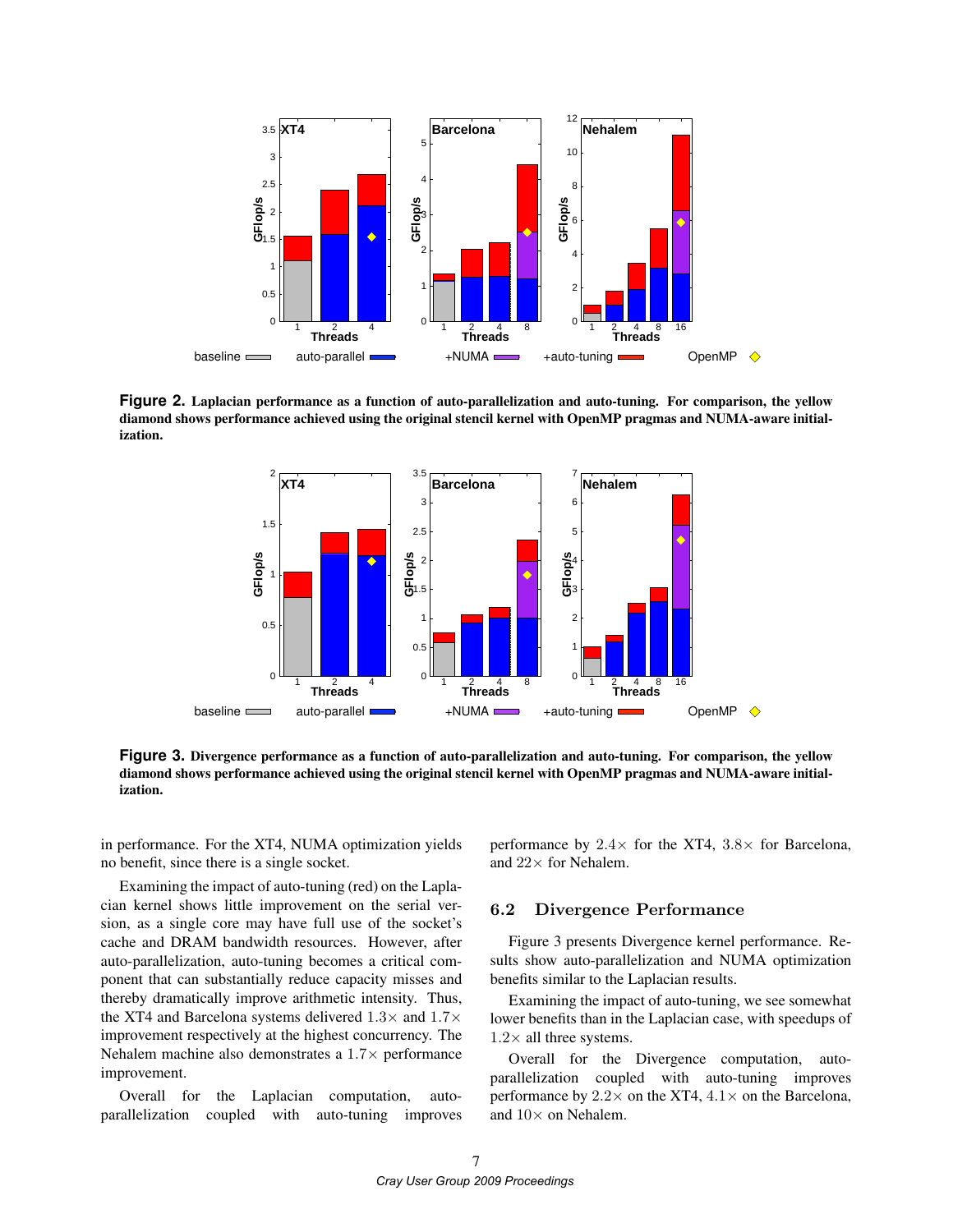

**Figure 4.** Gradient performance as a function of auto-parallelization and auto-tuning. For comparison, the yellow diamond shows performance achieved using the original stencil kernel with OpenMP pragmas and NUMA-aware initialization.

### 6.3 Gradient Performance

Figure 4 presents Gradient stencil results. Recall that of our three differential operator kernels, Gradient has the most demanding memory bandwidth requirements and significant reuse of the read arrays. Note that the caches require write-allocate with write-back to the memory. As such, on a write-miss, the entire cache line will be filled. Subsequently, the cache line will be evicted and written back to DRAM. Thus, for each write of a component to the output grid, 16 bytes of memory traffic will be generated. Future work will explore cache-bypass to eliminate this fill traffic. When examining the benefit of autoparallelization, we once again see that the Opteron is heavily memory bound with one core, but still see a substantial improvement over the baseline due to more efficient use of the available memory bandwidth.

With respect to auto-tuning, we expect a higher performance impact than the Divergence kernel, given Gradient's higher reuse pattern. The Gradient kernel presents more opportunities for data reuse, so auto-tuning is expected to deliver a more substantial boost than for the Laplacian. This theory is borne out by the demonstrated improvements of 34% on Barcelona and 32% on Nehalem. Interestingly, the XT4 is unable to increase performance going from 2 to 4 cores, probably due to this kernel's high write bandwidth requirements. Auto-tuning increases performance by 31% on the XT4 at 2 cores.

Overall, auto-parallelization coupled with auto-tuning improves performance of the Gradient kernel by  $1.6\times$  on the XT4,  $3.6 \times$  on Barcelona, and  $8.1 \times$  on Nehalem.

#### 6.4 Bilateral Performance

The bilateral filtering stencil is somewhat different than the previous three kernels, in that it exposes much more computation relative to memory traffic. Depending on the value of the filter radius, the kernel is generally computebound. Figure 5 shows the performance of the vis kernel with a radius of 3 (top) and 5 (bottom). Interestingly, Nehalem delivered lower performance on the higher arithmetic intensity (radius=5) kernel. This is due to the reduced efficacy of register blocking at the higher radius size, perhaps due to register pressure. We also observe that the hand-optimized pthreads version delivered performance better than our productive auto-parallelizationalone performance, but lower than our auto-parallelized and auto-tuned results. In all cases, performance scaled well with the number of cores — indicative that bandwidth did not significantly impede performance.

Interestingly, this kernel does not benefit from NUMA optimizations. In addition, the scaling is almost perfect, due to the bottleneck being computation. Auto-tuning yields large improvements by eliminating capacity misses as well as ensuring high inner-loop performance through register blocking. Thus auto-tuning increases performance  $2\times$  on the XT4,  $2.23\times$  on the Barcelona and  $3.6\times$  on Nehalem for a radius of 3, and  $2 \times$  on the XT4, Barcelona, and Nehalem for radius 5.

Overall, the bilateral filter kernel at radius 3 is improved relative to the serial version by  $4.8\times$  on the XT4,  $14.8\times$ for Barcelona and  $20.7\times$  for Nehalem; for radius 5, the improvement is  $4\times$  for the XT4,  $11.6\times$  for Barcelona, and  $10.2\times$  for Nehalem.

#### 6.5 Comparison to OpenMP

The auto-parallelization scheme specifies a straightforward domain decomposition over threads in the least unitstride dimension, with no core, thread, or register blocking. To examine the quality of the framework's auto-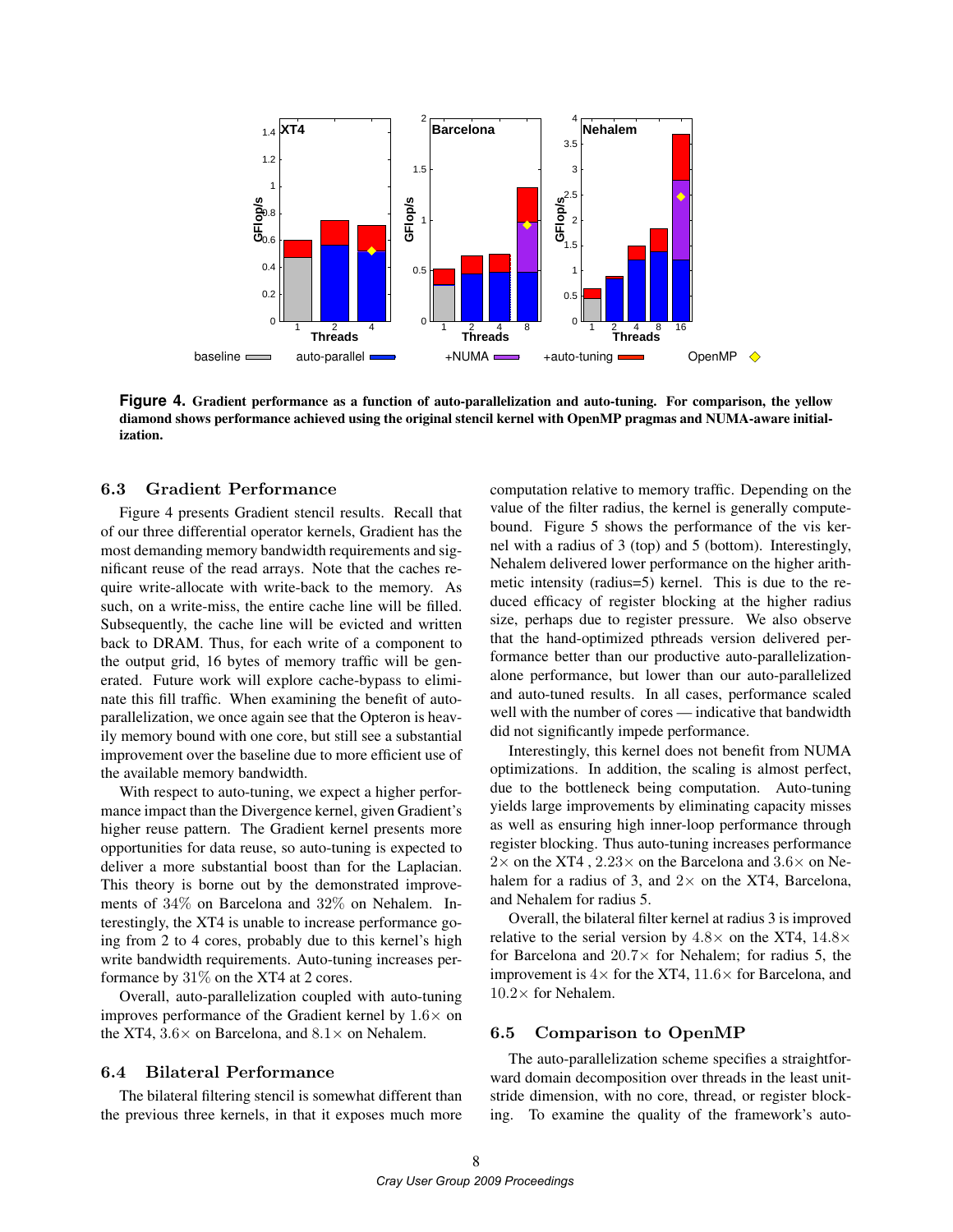

**Figure 5.** Bilateral filtering performance as a function of auto-parallelization and auto-tuning, for radius 3 (top) and radius 5 (bottom). For comparison, the yellow diamond shows performance achieved using a handwritten pthreads filtering implementation with NUMA-aware initialization.

parallelization capabilities, we compare performance with a parallelized version using OpenMP [5] pragmas, which ensures proper NUMA memory decomposition via the first-touch pinning policy. Results, represented as yellow diamonds in Figures 2–4, show that performance is well correlated with our framework's NUMA-aware autoparallelization. However, we note that for the Laplacian kernel on the XT4, our auto-parallelization technique outperforms OpenMP by 25%. Furthermore, our autotuning approach dramatically improves performance over the OpenMP-only versions.

## 6.6 Programmer Productivity Benefits

We now compare our framework's performance in context of programming productivity. Our previous work [3] presented the results of Laplacian kernel optimization using a hand-written auto-tuning code generator, which required months of Perl script implementation, and was inherently limited to a single kernel instantiation. In contrast, utilizing our framework across a broad range of possible stencils only requires a few minutes to annotate a given kernel region, and pass it through our auto-parallelization and auto-tuning infrastructure; thus tremendously improving productively as well as kernel extensibility.

Currently our framework does not implement several hand-tuned optimizations [3], including SIMDization, padding, or the employment of employ cache bypass (*movntpd*). However, comparing results over the same set of optimizations, we find that our framework attains excellent performance that is comparable to the hand-written version. We obtain near identical results the evaluated platforms. Future work will continue incorporating additional optimization schemes into our automated framework.

## 6.7 Architectural Performance Comparison

Figure 6 shows a comparative summary of the fully tuned performance on each architecture for each kernel. For the three differential operator kernels, we observe that the 2P Barcelona is slightly less than twice as fast as fast as the 1P Budapest (XT4). Such a situation on these memoryintensive kernels likely arises from the 66% difference in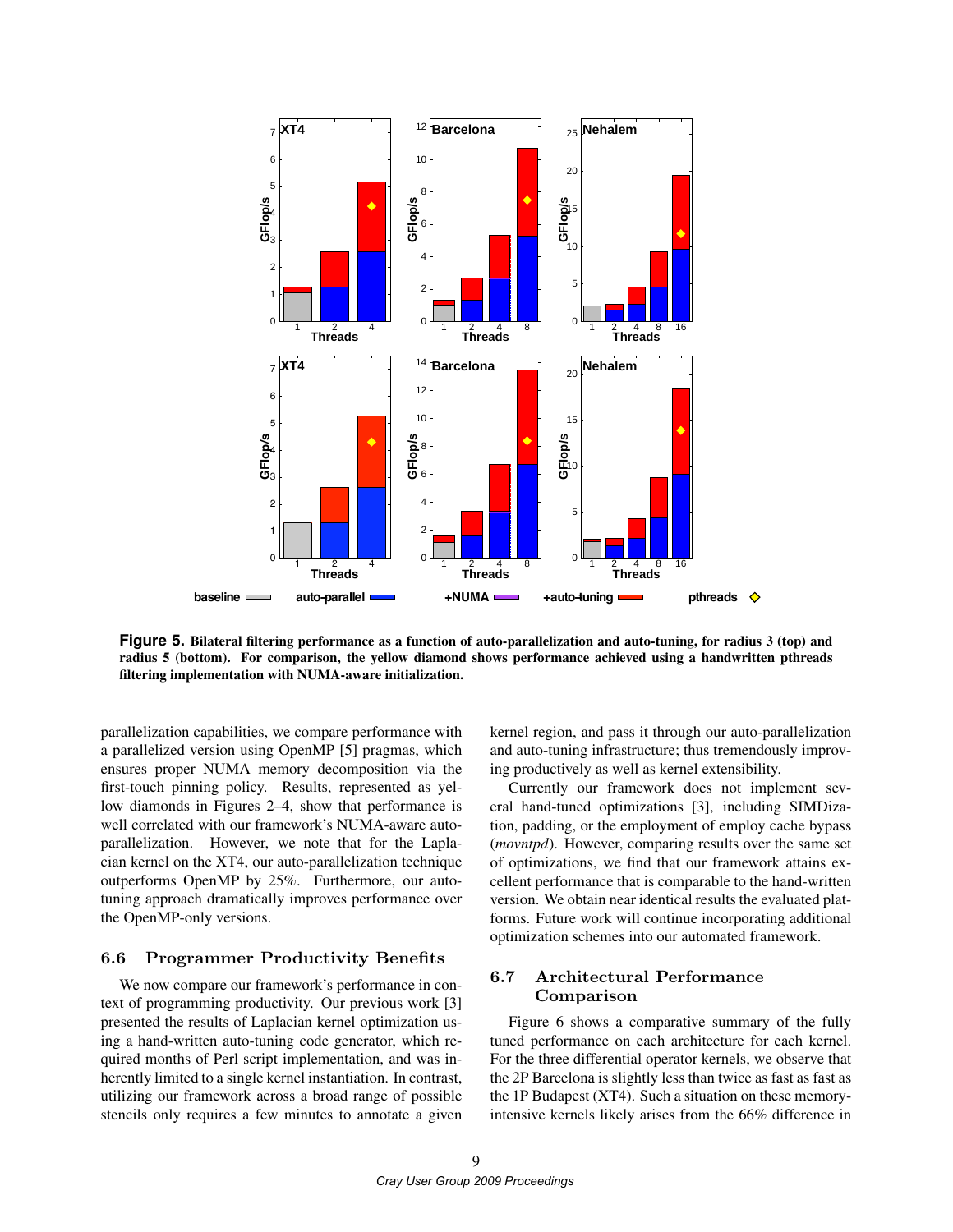

**Figure 6.** Performance summary. For the bilateral filter kernel, the chart shows average performance across the two radius values.

aggregate DRAM bandwidth (12.8GB/s vs. 21.3GB/s). Clearly, Nehalem is substantially faster than either AMDbased system — clearly an advantage of 50% more DRAM channels running at up to 60% higher frequency.

The bilateral filtering kernel shows that the 2P Barcelona can acheive over twice the performance of the XT4 on this computation-bound kernel, even though the computational capabilities are only double. The source of this discrepancy is under investigation. As expected, Nehalem performs quite a bit better than either AMD processor, due to both its higher bandwidth capabilities as well as its computational ability.

## 7 Summary and Conclusions

Modern [erformance programmers are faced with the enormous challenge of productively designing applications that leverage the computational resources of leading multicore designs, while attaining performance portability across the myriad of current and future CMP instantiations. In this work, we introduce a generalized framework for stencil auto-tuning that takes the first steps towards making complex chip multiprocessors accessible to domainscientists, in a productive and performance portable fashion — demonstrating gains of up to  $22 \times$  speedup compared with the default serial version.

Overall we make a number of important contributions that include the (*i*) introduction of a high performance, multi-target framework for auto-parallelizing and autotuning multidimensional stencil loops; (*ii*) presentation of a novel tool chain based on an abstract syntax tree (AST) for processing, transforming, and generating stencil loops; (*iii*) description of an automated parallelization process for targeting multidimensional stencil codes; (*iv*) achievement of excellent performance on our evaluation suite using three important stencil access patterns as well as a visualization kernel that implements bilateral filtering; and (*v*) demonstration that automated frameworks such as these can enable greater programmer productivity by reducing the need for individual, hand-coded auto-tuners.

The modular architecture of our framework enables it to be extended through the development of additional parser, strategy engine, and code generator modules. Future work will concentrate on extending the scope of optimizations as outlined in Section 6.6, including cache bypass, padding, and prefetching. We also plan to expand our framework to broaden the range of allowable stencil computation classes, including in-place and multigrid methods. Finally, we plan to demonstrate our framework's applicability by investigating its impact on realistic, large-scale scientific applications.

## Acknowledgments

This work was supported by Microsoft (Award #024263), Intel (Award #024894), by matching funding by U.C. Discovery (Award #DIG07-10227), and by the ASCR Office in the DOE Office of Science under contract number DE-AC02-05CH11231. All XT4 runs were conducted on the XT4 (Franklin) at NERSC.

### References

- [1] M. Berger and J. Oliger. Adaptive mesh refinement for hyperbolic partial differential equations. *Journal of Computational Physics*, 53:484–512, 1984.
- [2] K. Datta, S. Kamil, S. Williams, L. Oliker, J. Shalf, and K. Yelick. Optimization and performance modeling of stencil computations on modern microprocessors. *SIAM Review*, 51(1):129–159, 2009.
- [3] K. Datta, M. Murphy, V. Volkov, S. Williams, J. Carter, L. Oliker, D. Patterson, J. Shalf, and K. Yelick. Stencil Computation Optimization and Auto-Tuning on State-ofthe-art Multicore Architectures. In *SC '08: Proceedings of*